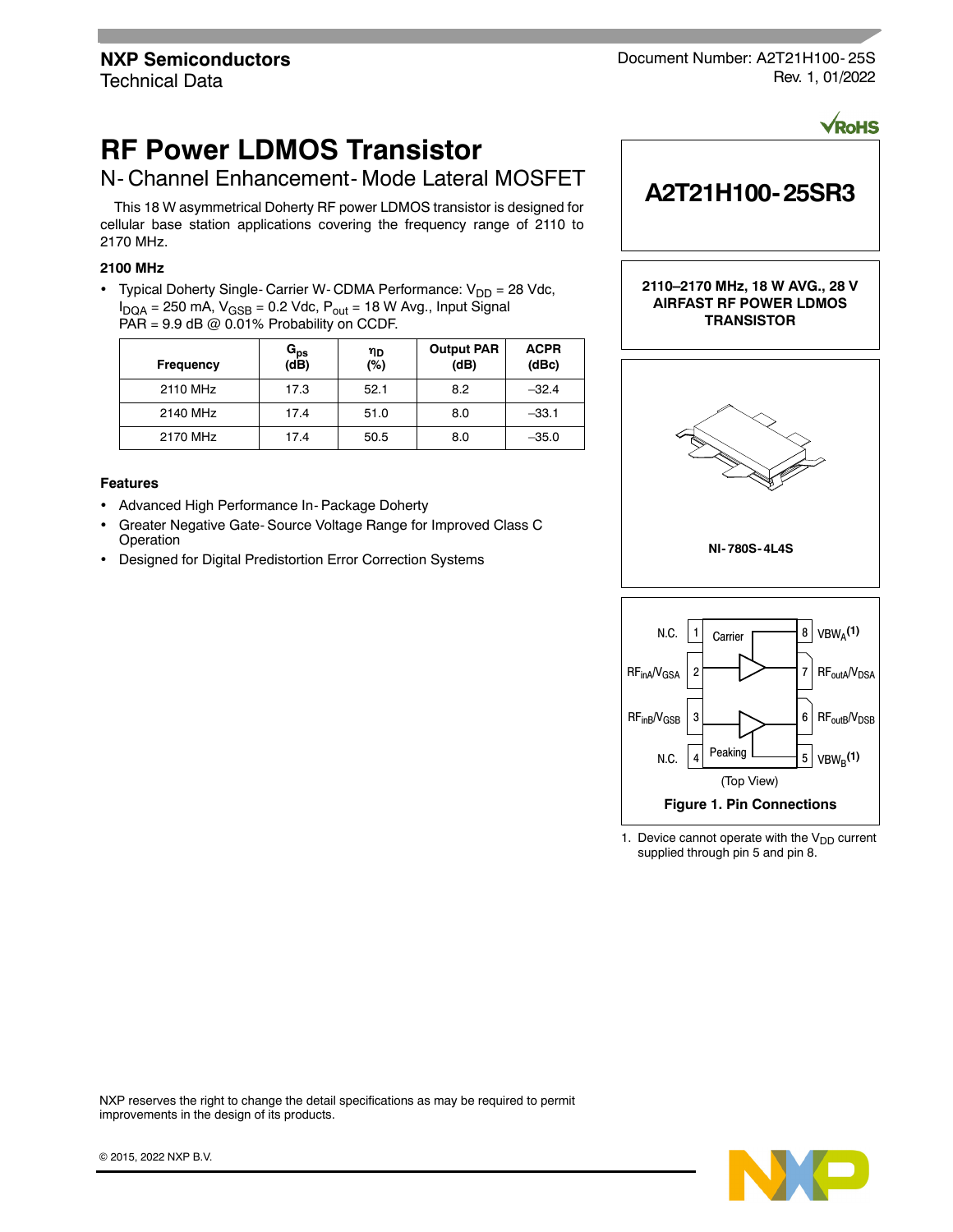#### **Table 1. Maximum Ratings**

| Rating                                                      | Symbol                    | Value           | Unit                      |
|-------------------------------------------------------------|---------------------------|-----------------|---------------------------|
| Drain-Source Voltage                                        | $V_{\text{DSS}}$          | $-0.5, +65$     | Vdc                       |
| Gate-Source Voltage                                         | VGS                       | $-6.0, +10$     | Vdc                       |
| <b>Operating Voltage</b>                                    | V <sub>DD</sub>           | $32. +0$        | Vdc                       |
| Storage Temperature Range                                   | $\mathsf{T_{\text{stg}}}$ | $-65$ to $+150$ | °C                        |
| Case Operating Temperature Range                            | $T_{C}$                   | $-40$ to $+150$ | $^{\circ}$ C              |
| Operating Junction Temperature Range (1,2)                  | TJ                        | $-40$ to $+225$ | °C                        |
| CW Operation $@$ T <sub>C</sub> = 25°C<br>Derate above 25°C | <b>CW</b>                 | 193<br>2.9      | W<br>$W$ <sup>o</sup> $C$ |

#### **Table 2. Thermal Characteristics**

| <b>Characteristic</b>                                                                                                                                        | <b>Symbol</b>          | Value $(2,3)$ | Unit          |
|--------------------------------------------------------------------------------------------------------------------------------------------------------------|------------------------|---------------|---------------|
| Thermal Resistance, Junction to Case<br>Case Temperature 72°C, 18 W Avg., W-CDMA, 28 Vdc, $I_{\text{DOA}} = 250$ mA, $V_{\text{GSB}} = 0.2$ Vdc,<br>2140 MHz | $R_{\theta \text{JC}}$ | 0.76          | $\degree$ C/W |

#### **Table 3. ESD Protection Characteristics**

| <b>Test Methodology</b>               | <b>Class</b> |
|---------------------------------------|--------------|
| Human Body Model (per JESD22-A114)    |              |
| Machine Model (per EIA/JESD22-A115)   |              |
| Charge Device Model (per JESD22-C101) | Ш            |

# **Table 4. Electrical Characteristics** (T<sub>A</sub> = 25°C unless otherwise noted)

| <b>Characteristic</b>                                                                           | Symbol                  | Min           | <b>Typ</b> | Max    | Unit        |
|-------------------------------------------------------------------------------------------------|-------------------------|---------------|------------|--------|-------------|
| Off Characteristics <sup>(4)</sup>                                                              |                         |               |            |        |             |
| Zero Gate Voltage Drain Leakage Current<br>$(V_{DS} = 65$ Vdc, $V_{GS} = 0$ Vdc)                | <b>I</b> <sub>DSS</sub> |               |            | 10     | uAdc        |
| Zero Gate Voltage Drain Leakage Current<br>$(V_{DS} = 32$ Vdc, $V_{GS} = 0$ Vdc)                | <b>I</b> <sub>DSS</sub> |               |            | 1      | <b>uAdc</b> |
| Gate-Source Leakage Current<br>$(V_{GS} = 5$ Vdc, $V_{DS} = 0$ Vdc)                             | l <sub>GSS</sub>        |               |            |        | <b>uAdc</b> |
| On Characteristics - Side A, Carrier                                                            |                         |               |            |        |             |
| Gate Threshold Voltage<br>$(V_{DS} = 10$ Vdc, $I_D = 40$ $\mu$ Adc)                             | $V_{\rm GS(th)}$        | 0.8           | 1.2        | 1.6    | Vdc         |
| Gate Quiescent Voltage<br>$(V_{DD} = 28$ Vdc, $I_{DA} = 250$ mAdc, Measured in Functional Test) | $V_{\text{GSA(Q)}}$     | 1.5           | 1.8        | 2.3    | Vdc         |
| Drain-Source On-Voltage<br>$(V_{GS} = 10$ Vdc, $I_D = 0.4$ Adc)                                 | $V_{DS(on)}$            | 0.1           | 0.15       | 0.3    | Vdc         |
| On Characteristics - Side B, Peaking                                                            |                         |               |            |        |             |
| $\sim$ $\sim$ $\sim$ $\sim$ $\sim$ $\sim$ $\sim$ $\sim$                                         | $\ddot{\phantom{1}}$    | $\sim$ $\sim$ | $\sim$     | $\sim$ | $\cdots$    |

| Gate Threshold Voltage<br>$(V_{DS} = 10$ Vdc, $I_D = 60$ $\mu$ Adc) | $V_{GS(th)}$ | 0.8 | $\cdot$ .2 | 6.، | Vdc |
|---------------------------------------------------------------------|--------------|-----|------------|-----|-----|
| Drain-Source On-Voltage<br>$(V_{GS} = 10$ Vdc, $I_D = 0.6$ Adc)     | $V_{DS(on)}$ | 0.1 | 0.15       | 0.3 | Vdc |

1. Continuous use at maximum temperature will affect MTTF.

2. MTTF calculator available at http://www.nxp.com/RF.

3. Refer to AN1955, *Thermal Measurement Methodology of RF Power Amplifiers.* Go to http://www.nxp.com/RF and search for AN1955.

4. Each side of device measured separately.

(continued)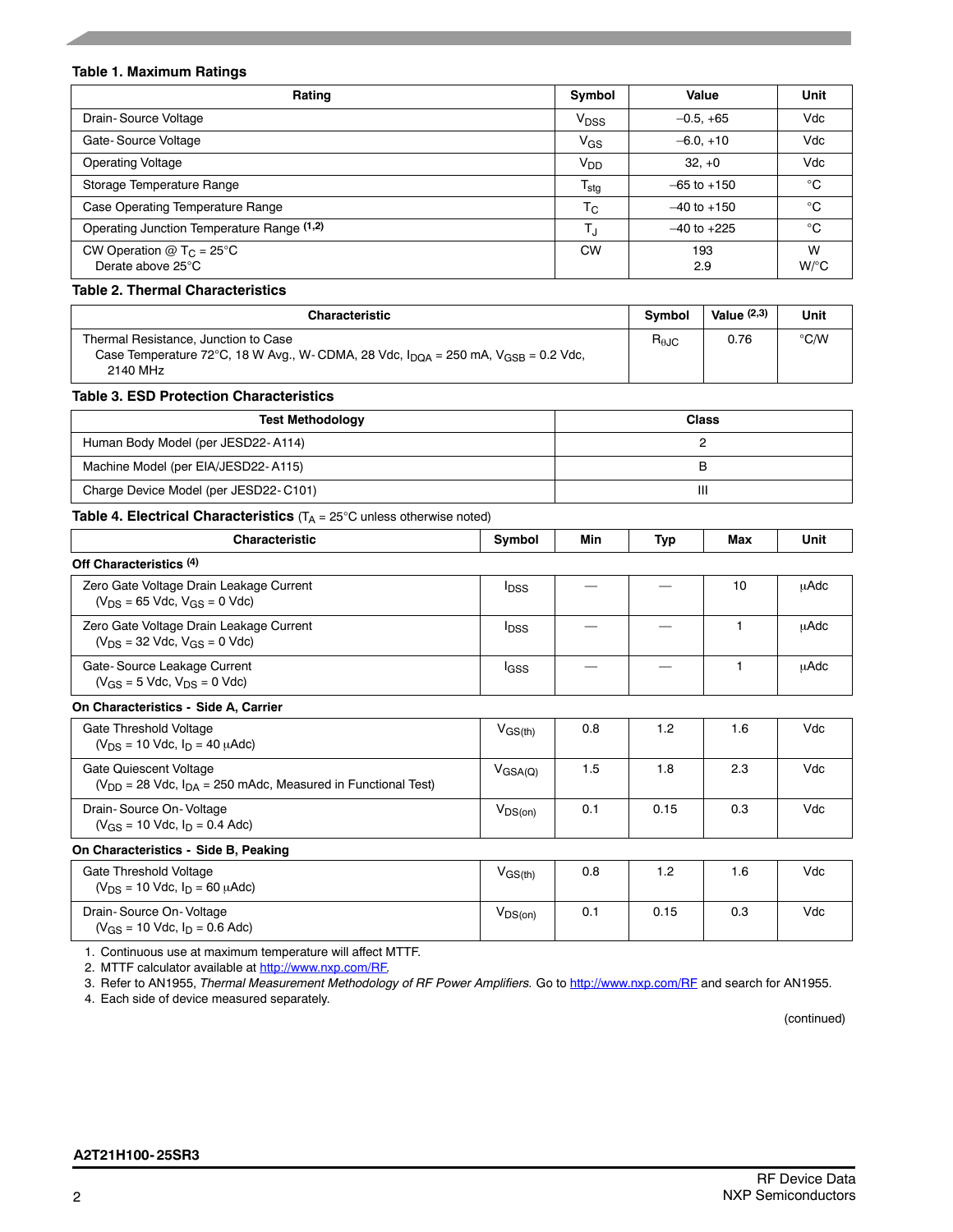#### **Table 4. Electrical Characteristics**  $(T_A = 25^{\circ}C$  unless otherwise noted) (continued)

| <u>ъъ.</u><br>---------<br>.m | Min | $\overline{\phantom{a}}$<br>Tvr | $ -$<br>Max | Unit |
|-------------------------------|-----|---------------------------------|-------------|------|
|                               |     |                                 |             |      |

**Functional Tests** (1,2) (In NXP Doherty Test Fixture, 50 ohm system) V<sub>DD</sub> = 28 Vdc, I<sub>DQA</sub> = 250 mA, V<sub>GSB</sub> = 0.2 Vdc, P<sub>out</sub> = 18 W Avg., f = 2170 MHz, Single- Carrier W- CDMA, IQ Magnitude Clipping, Input Signal PAR = 9.9 dB @ 0.01% Probability on CCDF. ACPR measured in 3.84 MHz Channel Bandwidth  $@$  ±5 MHz Offset.

| Power Gain                                               | $G_{\text{ps}}$ | 16.5 | 17.4    | 19.5                           | dB  |
|----------------------------------------------------------|-----------------|------|---------|--------------------------------|-----|
| Drain Efficiency                                         | ηD              | 47.3 | 50.5    | –                              | %   |
| Output Peak-to-Average Ratio @ 0.01% Probability on CCDF | <b>PAR</b>      | 7.3  | 8.0     | $\qquad \qquad \longleftarrow$ | dB  |
| Adiacent Channel Power Ratio                             | <b>ACPR</b>     |      | $-35.0$ | $-29.8$                        | dBc |

**Load Mismatch** <sup>(2)</sup> (In NXP Doherty Test Fixture, 50 ohm system)  $I_{DQA} = 250$  mA,  $V_{GSB} = 0.2$  Vdc, f = 2140 MHz, 12 usec(on), 12% Duty Cycle

| VSWR 10:1 at 32 Vdc. 126 W Pulsed CW Output Power      | No Device Degradation |
|--------------------------------------------------------|-----------------------|
| (3 dB Input Overdrive from 78 W Pulsed CW Rated Power) |                       |

**Typical Performance** <sup>(2)</sup> (In NXP Doherty Test Fixture, 50 ohm system) V<sub>DD</sub> = 28 Vdc, I<sub>DQA</sub> = 250 mA, V<sub>GSB</sub> = 0.2 Vdc, 2110–2170 MHz Bandwidth

| $P_{\text{out}} @ 1$ dB Compression Point, CW                                                               | P <sub>1dB</sub>         | 75      | W                   |
|-------------------------------------------------------------------------------------------------------------|--------------------------|---------|---------------------|
| $P_{out}$ @ 3 dB Compression Point (3)                                                                      | P3dB                     | 112     | W                   |
| AM/PM<br>(Maximum value measured at the P3dB compression point across<br>the 2110-2170 MHz frequency range) | Φ                        | $-21.9$ | $\Omega$            |
| <b>VBW Resonance Point</b><br>(IMD Third Order Intermodulation Inflection Point)                            | <b>VBW<sub>res</sub></b> | 120     | <b>MHz</b>          |
| Gain Flatness in 60 MHz Bandwidth $@P_{out} = 18$ W Avg.                                                    | GF                       | 0.17    | dB                  |
| Gain Variation over Temperature<br>$(-30^{\circ}$ C to $+85^{\circ}$ C)                                     | ΛG                       | 0.01    | $dB$ <sup>o</sup> C |
| Output Power Variation over Temperature<br>$(-30^{\circ} \text{C}$ to $+85^{\circ} \text{C})$ (4)           | AP1dB                    | 0.006   | $dB$ <sup>o</sup> C |

#### **Table 5. Ordering Information**

| Device          | <b>Tape and Reel Information</b>                       | Package      |
|-----------------|--------------------------------------------------------|--------------|
| A2T21H100-25SR3 | R3 Suffix = 250 Units, 44 mm Tape Width, 13- inch Reel | NI-780S-4L4S |

1. Part internally matched both on input and output.

2. Measurements made with device in an asymmetrical Doherty configuration.

3. P3dB =  $P_{avg}$  + 7.0 dB where  $P_{avg}$  is the average output power measured using an unclipped W-CDMA single- carrier input signal where output PAR is compressed to 7.0 dB @ 0.01% probability on CCDF.

4. Exceeds recommended operating conditions. See CW operation data in Maximum Ratings table.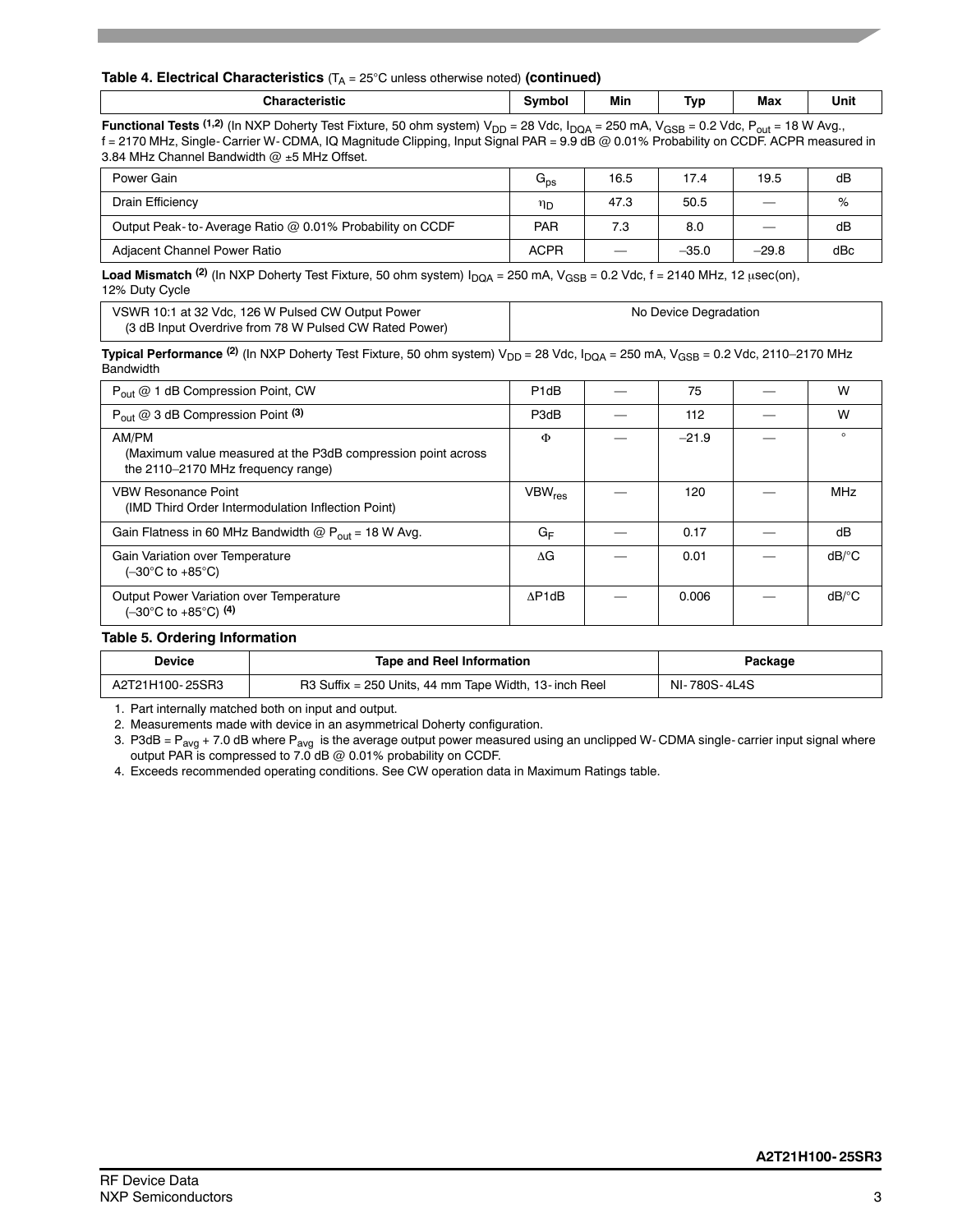

|  |  | Table 6. A2T21H100-25SR3 Test Circuit Component Designations and Values |
|--|--|-------------------------------------------------------------------------|
|--|--|-------------------------------------------------------------------------|

| Part                                                                                                                                         | <b>Description</b>                                | <b>Part Number</b>  | <b>Manufacturer</b>       |
|----------------------------------------------------------------------------------------------------------------------------------------------|---------------------------------------------------|---------------------|---------------------------|
| C1, C8, C10, C11, C16, C18                                                                                                                   | 10 µF Chip Capacitors                             | C5750X7S2A106M230KB | <b>TDK</b>                |
| C <sub>2</sub> , C <sub>4</sub> , C <sub>5</sub> , C <sub>7</sub> , C <sub>12</sub> , C <sub>13</sub> ,<br>C <sub>14</sub> , C <sub>17</sub> | 10 pF Chip Capacitors                             | ATC600F100JT250XT   | <b>ATC</b>                |
| C <sub>3</sub> . C <sub>6</sub> . C <sub>15</sub>                                                                                            | 0.5 pF Chip Capacitors                            | ATC600F0R5BT250XT   | <b>ATC</b>                |
| C9, C19                                                                                                                                      | 220 µF, 50 V Electrolytic Capacitors              | 227CKS050M          | <b>Illinois Capacitor</b> |
| R1                                                                                                                                           | 50 Q, 10 W Chip Resistor                          | C10A50Z4            | Anaren                    |
| R <sub>2</sub> , R <sub>5</sub>                                                                                                              | 10 KΩ, 1/4 W Chip Resistors                       | CRCW120610K0JNEA    | Vishay                    |
| R <sub>3</sub> . R <sub>4</sub>                                                                                                              | 5.6 $\Omega$ , 1/4 W Chip Resistors               | CRCW12065R60FKEA    | Vishay                    |
| Z1                                                                                                                                           | 2000-2300 MHz Band, 90°, 5 dB Directional Coupler | X3C21P1-05S         | Anaren                    |
| <b>PCB</b>                                                                                                                                   | Rogers RO4350B, 0.020", $\epsilon_r = 3.66$       | D60961              | MTL                       |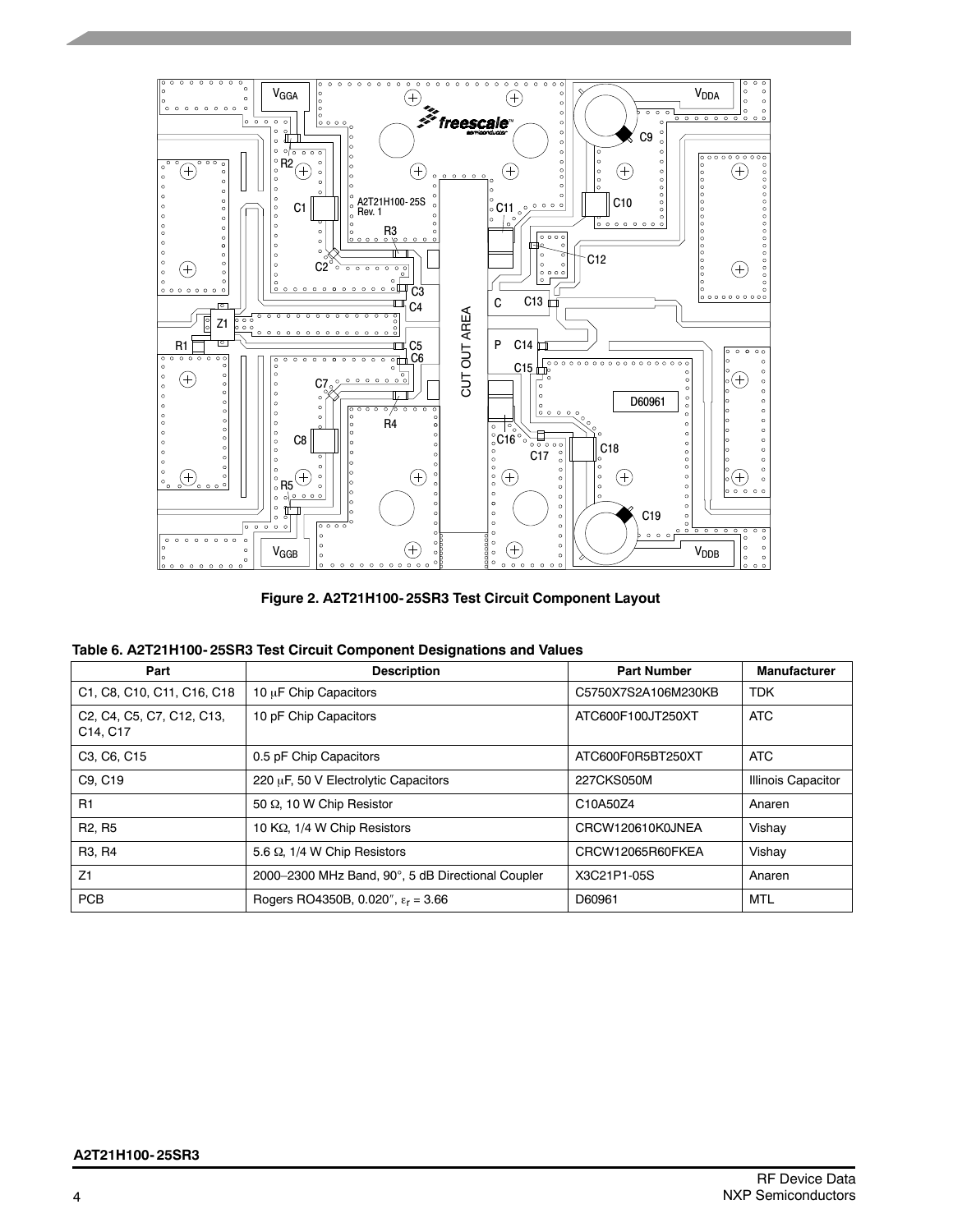**TYPICAL CHARACTERISTICS — 2110–2170 MHz**



**Figure 3. Single- Carrier Output Peak- to- Average Ratio Compression** (PARC) Broadband Performance @ P<sub>out</sub> = 18 Watts Avg.



**Figure 4. Intermodulation Distortion Products versus Two- Tone Spacing**



RF Device Data NXP Semiconductors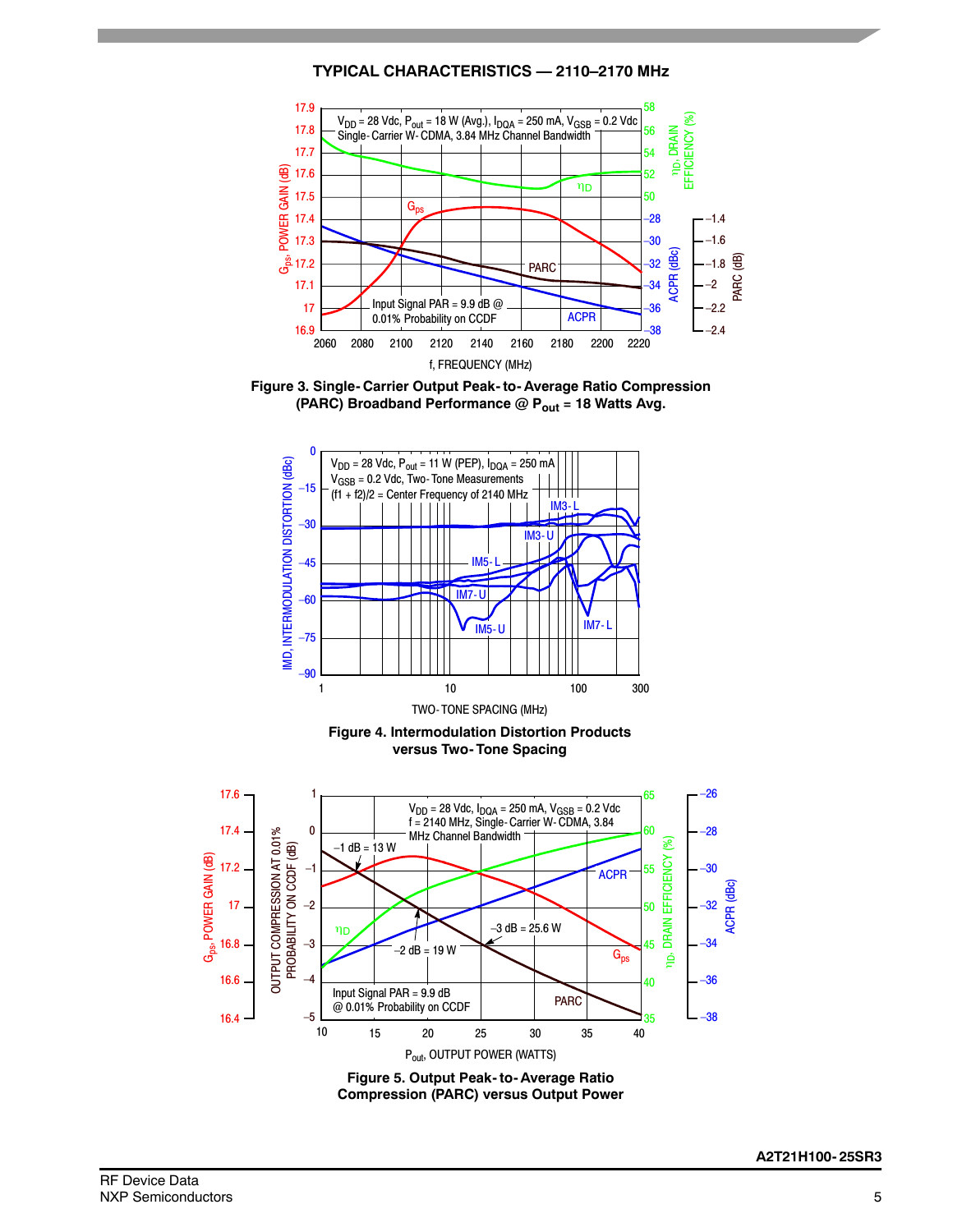## **TYPICAL CHARACTERISTICS — 2110–2170 MHz**







**Figure 7. Broadband Frequency Response**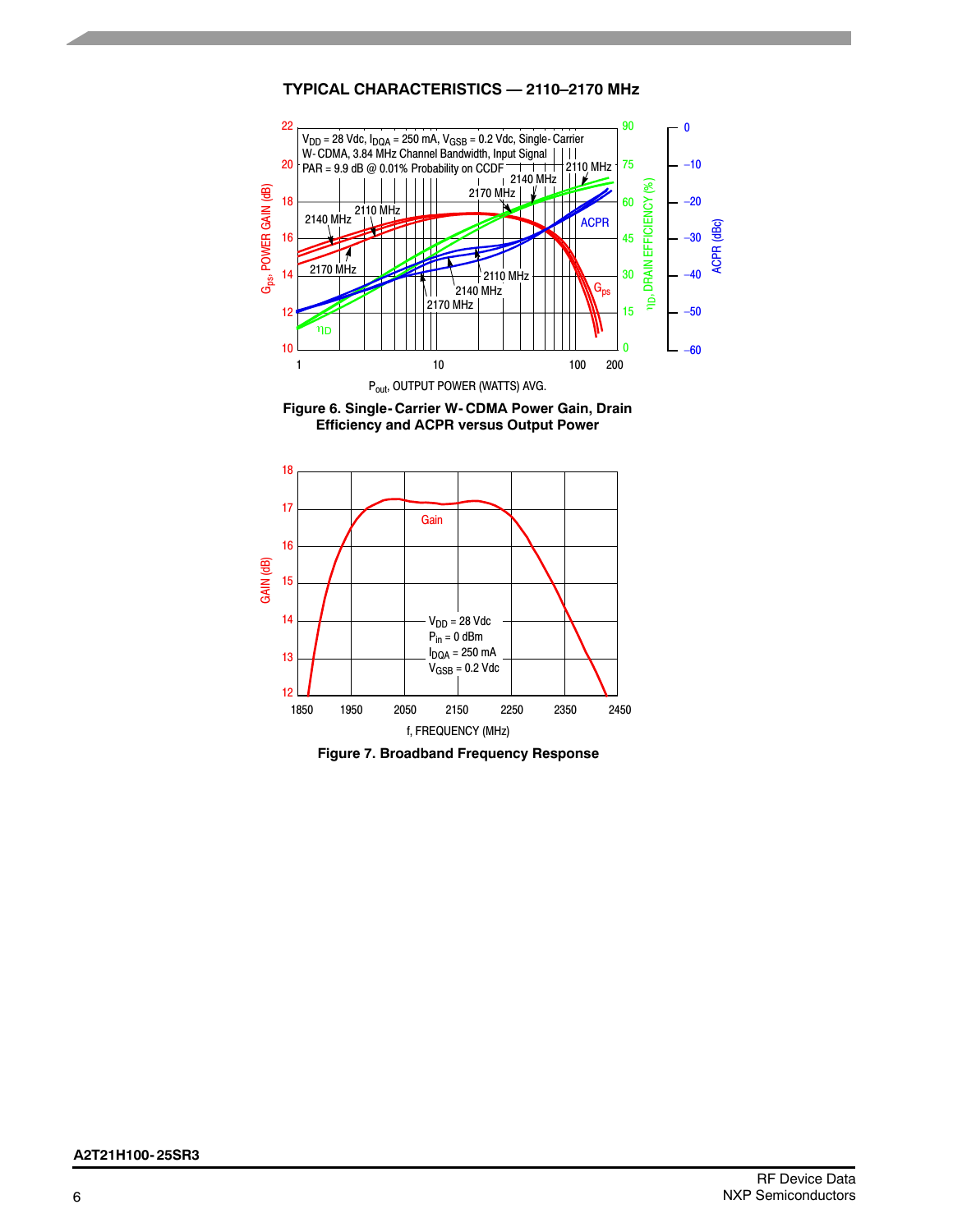#### **Table 7. Carrier Side Load Pull Performance — Maximum Power Tuning**

 $V_{DD}$  = 28 Vdc,  $I_{DQA}$  = 237 mA, Pulsed CW, 10  $\mu$ sec(on), 10% Duty Cycle

|       |                        |                      |                       |           | <b>Max Output Power</b> |     |           |              |
|-------|------------------------|----------------------|-----------------------|-----------|-------------------------|-----|-----------|--------------|
|       |                        |                      |                       |           | P <sub>1</sub> dB       |     |           |              |
| (MHz) | <i>L</i> source<br>(Ω) | $Z_{in}$<br><b>Ω</b> | $Z_{load}$ (1)<br>(Ω) | Gain (dB) | (dBm)                   | (W) | ηD<br>(%) | AM/PM<br>(°) |
| 2110  | $16.2 - 120.6$         | $14.5 + j19.4$       | $13.0 - j11.6$        | 19.9      | 46.6                    | 45  | 57.2      | $-15$        |
| 2140  | $22.6 - j22.0$         | $18.4 + j19.4$       | $11.3 - 18.94$        | 19.7      | 46.6                    | 46  | 57.7      | $-16$        |
| 2170  | $30.0 - j15.0$         | $25.1 + j17.0$       | $12.1 - j10.2$        | 19.6      | 46.7                    | 47  | 58.1      | $-15$        |

|       |                        |                        |                       |           | <b>Max Output Power</b> |     |           |              |  |
|-------|------------------------|------------------------|-----------------------|-----------|-------------------------|-----|-----------|--------------|--|
|       |                        |                        |                       | P3dB      |                         |     |           |              |  |
| (MHz) | <i>L</i> source<br>(O) | $Z_{in}$<br><b>(Ω)</b> | $Z_{load}$ (2)<br>(Ω) | Gain (dB) | (dBm)                   | (W) | ηD<br>(%) | AM/PM<br>(°) |  |
| 2110  | $16.2 - j20.6$         | $16.6 + j21.3$         | $12.8 - j12.8$        | 17.7      | 47.4                    | 55  | 58.3      | $-21$        |  |
| 2140  | $22.6 - j22.0$         | $22.3 + j20.9$         | $12.2 - j11.4$        | 17.5      | 47.4                    | 55  | 58.5      | $-22$        |  |
| 2170  | $30.0 - j15.0$         | $30.4 + j16.9$         | $12.7 - j12.3$        | 17.4      | 47.5                    | 56  | 58.8      | $-20$        |  |

(1) Load impedance for optimum P1dB power.

(2) Load impedance for optimum P3dB power.

 $Z_{source}$  = Measured impedance presented to the input of the device at the package reference plane.<br> $Z_{in}$  = Impedance as measured from gate contact to ground.

 $Z_{\text{in}}$  = Impedance as measured from gate contact to ground.<br> $Z_{\text{load}}$  = Measured impedance presented to the output of the d

= Measured impedance presented to the output of the device at the package reference plane.

#### **Table 8. Carrier Side Load Pull Performance — Maximum Drain Efficiency Tuning**

 $V_{DD}$  = 28 Vdc,  $I_{DQA}$  = 237 mA, Pulsed CW, 10  $\mu$ sec(on), 10% Duty Cycle

|       |                |                     | <b>Max Drain Efficiency</b>  |                   |       |     |           |              |  |  |
|-------|----------------|---------------------|------------------------------|-------------------|-------|-----|-----------|--------------|--|--|
|       |                |                     |                              | P <sub>1</sub> dB |       |     |           |              |  |  |
| (MHz) | Zsource<br>(Q) | $z_{\rm in}$<br>(Ω) | $Z_{load}$ (1)<br><b>(Ω)</b> | Gain (dB)         | (dBm) | (W) | ηD<br>(%) | AM/PM<br>(°) |  |  |
| 2110  | $16.2 - j20.6$ | $11.6 + j22.0$      | $15.5 + j2.97$               | 22.7              | 44.8  | 30  | 68.7      | $-28$        |  |  |
| 2140  | $22.6 - j22.0$ | $16.6 + j23.8$      | $13.6 + j2.89$               | 22.4              | 44.8  | 30  | 68.6      | $-30$        |  |  |
| 2170  | $30.0 - j15.0$ | $24.7 + j23.1$      | $13.3 + j1.92$               | 22.2              | 45.0  | 31  | 68.8      | $-27$        |  |  |

|       |                        |                     | <b>Max Drain Efficiency</b> |           |       |     |           |              |  |
|-------|------------------------|---------------------|-----------------------------|-----------|-------|-----|-----------|--------------|--|
|       |                        |                     |                             |           | P3dB  |     |           |              |  |
| (MHz) | <i>L</i> source<br>(Ω) | $Z_{\rm in}$<br>(Ω) | $Z_{load}$ (2)<br><b>Ω)</b> | Gain (dB) | (dBm) | (W) | ηD<br>(%) | AM/PM<br>(°) |  |
| 2110  | $16.2 - j20.6$         | $13.0 + j23.6$      | $14.4 + 17.73$              | 20.3      | 45.6  | 36  | 69.0      | $-37$        |  |
| 2140  | $22.6 - j22.0$         | $18.9 + j25.5$      | $12.6 + j1.63$              | 20.1      | 45.5  | 36  | 68.7      | $-39$        |  |
| 2170  | $30.0 - j15.0$         | $29.3 + j24.0$      | $13.3 + j0.91$              | 20.0      | 45.7  | 37  | 69.0      | $-35$        |  |

(1) Load impedance for optimum P1dB efficiency.

(2) Load impedance for optimum P3dB efficiency.

 $Z_{source}$  = Measured impedance presented to the input of the device at the package reference plane.<br> $Z_{in}$  = Impedance as measured from gate contact to ground.

 $\check{}$  = Impedance as measured from gate contact to ground.

 $Z_{load}$  = Measured impedance presented to the output of the device at the package reference plane.

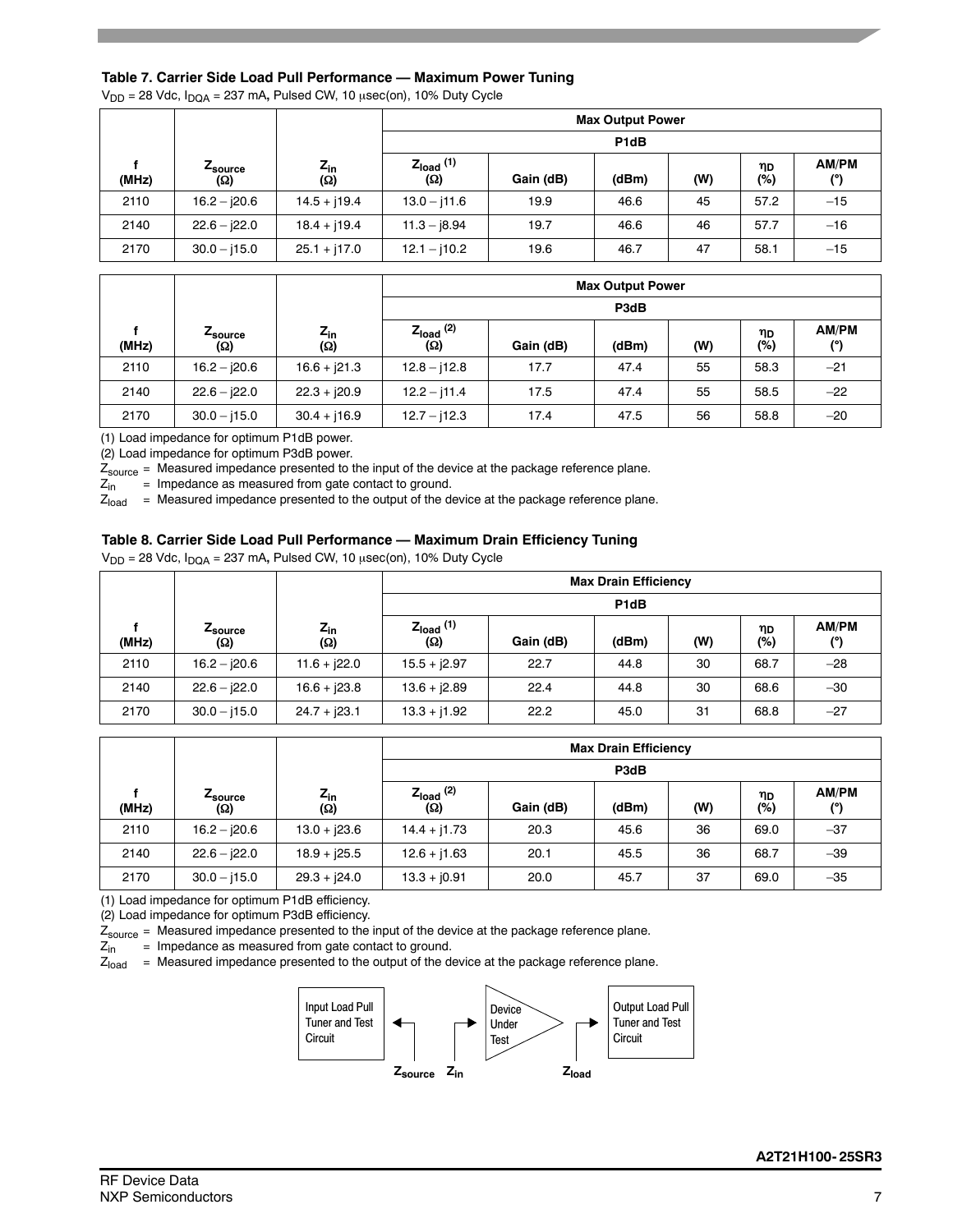#### **Table 9. Peaking Side Load Pull Performance — Maximum Power Tuning**

V<sub>DD</sub> = 28 Vdc, V<sub>GSB</sub> = 0.2 Vdc, Pulsed CW, 10  $\mu$ sec(on), 10% Duty Cycle

|       |                        |                 |                       |                   | <b>Max Output Power</b> |     |           |                     |  |  |
|-------|------------------------|-----------------|-----------------------|-------------------|-------------------------|-----|-----------|---------------------|--|--|
|       |                        |                 |                       | P <sub>1</sub> dB |                         |     |           |                     |  |  |
| (MHz) | <i>L</i> source<br>(Ω) | $Z_{in}$<br>(Ω) | $Z_{load}$ (1)<br>(Ω) | Gain (dB)         | (dBm)                   | (W) | ηD<br>(%) | <b>AM/PM</b><br>(°) |  |  |
| 2110  | $9.12 - 16.9$          | $10.8 + j19.0$  | $6.94 - j11.9$        | 14.2              | 48.6                    | 72  | 61.8      | $-31$               |  |  |
| 2140  | $12.3 - j17.6$         | $15.2 + j19.5$  | $7.25 - 112.4$        | 14.1              | 48.5                    | 70  | 60.8      | $-32$               |  |  |
| 2170  | $17.3 - 16.3$          | $21.2 + j18.5$  | $7.13 - j12.8$        | 14.0              | 48.4                    | 70  | 60.3      | $-31$               |  |  |

|       |                        |                        | <b>Max Output Power</b> |           |       |     |           |                     |  |  |
|-------|------------------------|------------------------|-------------------------|-----------|-------|-----|-----------|---------------------|--|--|
|       |                        |                        |                         | P3dB      |       |     |           |                     |  |  |
| (MHz) | <i>L</i> source<br>(Ω) | $Z_{\text{in}}$<br>(Ω) | $Z_{load}$ (2)<br>(Ω)   | Gain (dB) | (dBm) | (W) | ηD<br>(%) | <b>AM/PM</b><br>(°) |  |  |
| 2110  | $9.12 - 116.9$         | $12.8 + j20.5$         | $7.33 - 113.3$          | 12.2      | 49.2  | 83  | 62.3      | $-38$               |  |  |
| 2140  | $12.3 - j17.6$         | $18.7 + j20.4$         | $7.57 - j13.9$          | 12.0      | 49.1  | 82  | 61.1      | $-39$               |  |  |
| 2170  | $17.3 - 16.3$          | $26.4 + j17.2$         | $7.78 - 115.1$          | 11.9      | 49.1  | 81  | 60.0      | $-38$               |  |  |

(1) Load impedance for optimum P1dB power.

(2) Load impedance for optimum P3dB power.

 $Z_{source}$  = Measured impedance presented to the input of the device at the package reference plane.<br> $Z_{in}$  = Impedance as measured from gate contact to ground.

= Impedance as measured from gate contact to ground.

 $Z<sub>load</sub>$  = Measured impedance presented to the output of the device at the package reference plane.

#### **Table 10. Peaking Side Load Pull Performance — Maximum Drain Efficiency Tuning**

 $V_{DD}$  = 28 Vdc,  $V_{GSB}$  = 0.2 Vdc, Pulsed CW, 10  $\mu$ sec(on), 10% Duty Cycle

|       |                |                        | <b>Max Drain Efficiency</b> |           |       |     |           |              |  |  |
|-------|----------------|------------------------|-----------------------------|-----------|-------|-----|-----------|--------------|--|--|
|       |                |                        | P <sub>1</sub> dB           |           |       |     |           |              |  |  |
| (MHz) | Zsource<br>(Ω) | $Z_{\text{in}}$<br>(Ω) | $Z_{load}$ (1)<br>(Ω)       | Gain (dB) | (dBm) | (W) | ηD<br>(%) | AM/PM<br>(°) |  |  |
| 2110  | $9.12 - 16.9$  | $7.84 + j19.6$         | $13.9 - j3.44$              | 15.6      | 46.2  | 42  | 73.9      | $-40$        |  |  |
| 2140  | $12.3 - j17.6$ | $11.4 + j21.4$         | $13.0 - j3.73$              | 15.5      | 46.3  | 42  | 73.1      | $-40$        |  |  |
| 2170  | $17.3 - j16.3$ | $16.4 + j23.3$         | $12.0 - j1.88$              | 15.2      | 45.7  | 37  | 72.8      | $-43$        |  |  |

| <b>Max Drain Efficiency</b> |                        |                     |                       |           |       |     |           |       |  |
|-----------------------------|------------------------|---------------------|-----------------------|-----------|-------|-----|-----------|-------|--|
|                             |                        |                     |                       |           | P3dB  |     |           |       |  |
| (MHz)                       | <i>L</i> source<br>(Ω) | $z_{\sf in}$<br>(Ω) | $Z_{load}$ (2)<br>(Ω) | Gain (dB) | (dBm) | (W) | ηD<br>(%) | AM/PM |  |
| 2110                        | $9.12 - 16.9$          | $9.75 + j21.2$      | $12.6 - j3.97$        | 13.6      | 46.9  | 49  | 74.0      | $-54$ |  |
| 2140                        | $12.3 - j17.6$         | $15.7 + j22.5$      | $12.1 - j6.94$        | 13.4      | 47.6  | 57  | 72.9      | $-49$ |  |
| 2170                        | $17.3 - 16.3$          | $23.6 + j22.1$      | $11.2 - j6.81$        | 13.2      | 47.5  | 57  | 72.7      | $-50$ |  |

(1) Load impedance for optimum P1dB efficiency.

(2) Load impedance for optimum P3dB efficiency.

 $Z_{\text{source}}$  = Measured impedance presented to the input of the device at the package reference plane.<br> $Z_{\text{in}}$  = Impedance as measured from gate contact to ground.

 $Z_{\text{in}}$  = Impedance as measured from gate contact to ground.<br> $Z_{\text{load}}$  = Measured impedance presented to the output of the de

= Measured impedance presented to the output of the device at the package reference plane.

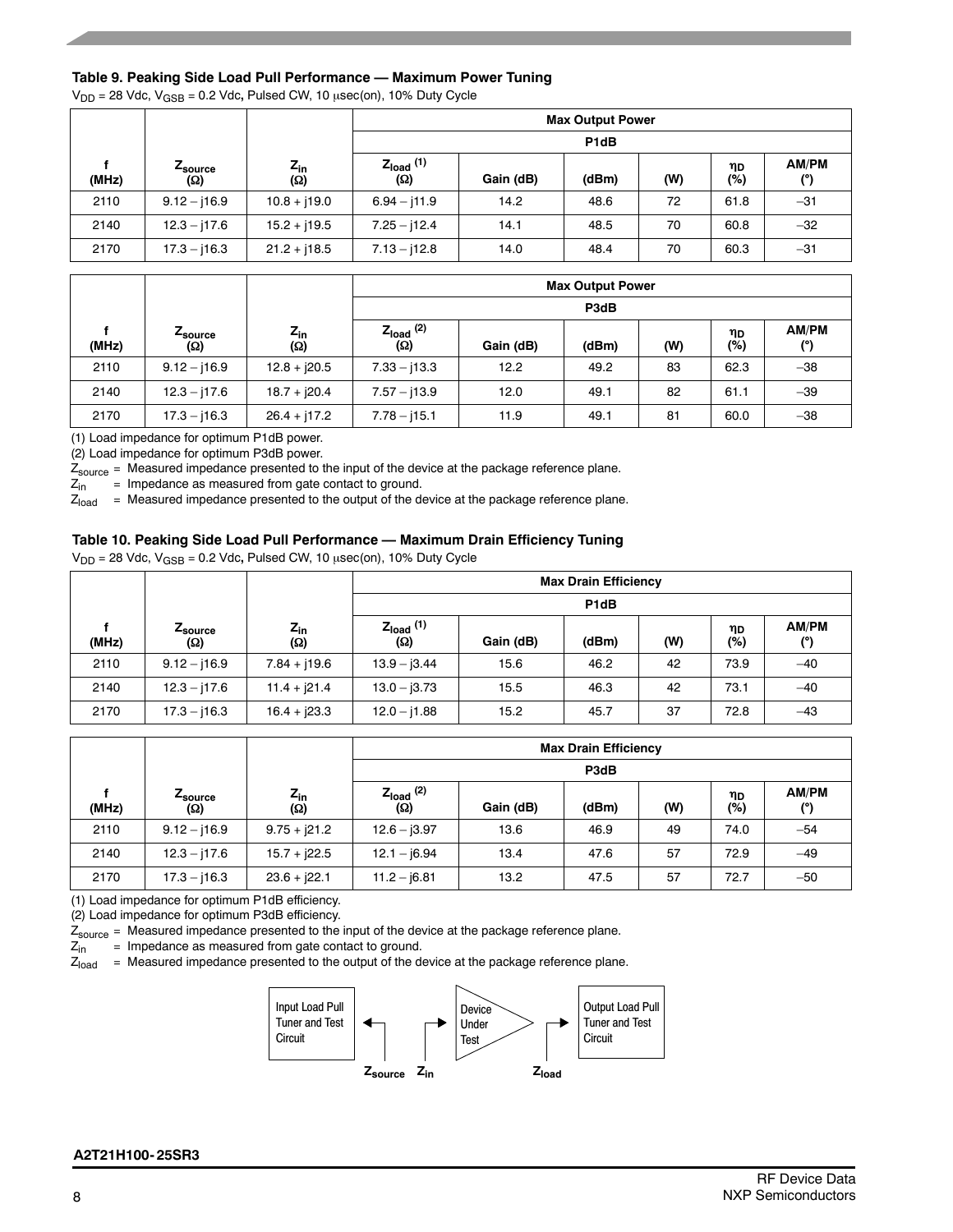**P1dB - TYPICAL CARRIER SIDE LOAD PULL CONTOURS — 2140 MHz**



**Figure 8. P1dB Load Pull Output Power Contours (dBm)**



**Figure 9. P1dB Load Pull Efficiency Contours (%)**



**NOTE:**  $(P) =$  Maximum Output Power E) = Maximum Drain Efficiency

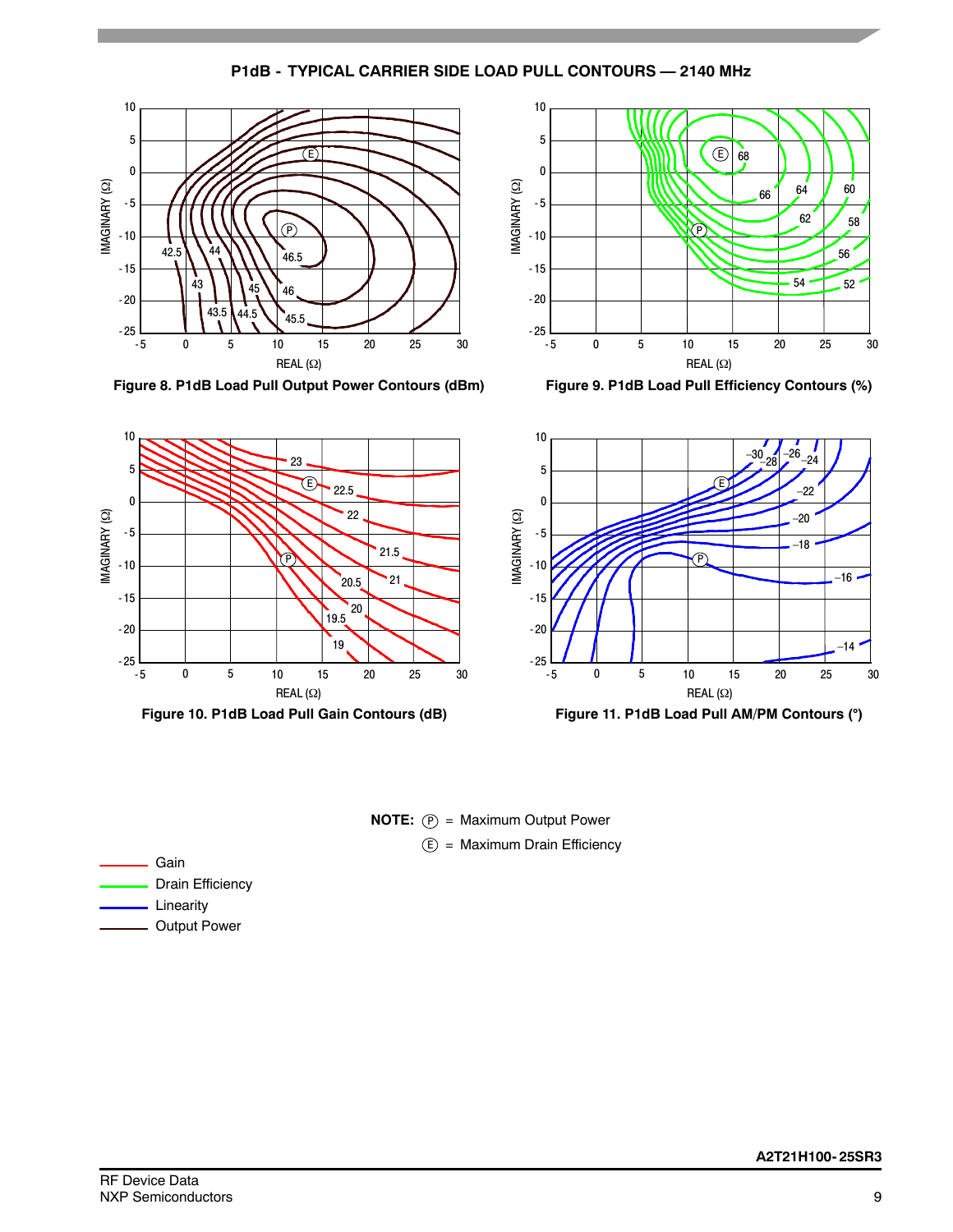# **P3dB - TYPICAL CARRIER SIDE LOAD PULL CONTOURS — 2140 MHz**



**Figure 12. P3dB Load Pull Output Power Contours (dBm)**



**Figure 13. P3dB Load Pull Efficiency Contours (%)**







| Gain                    |
|-------------------------|
| <b>Drain Efficiency</b> |
| <b>__</b> Linearity     |
| <b>Output Power</b>     |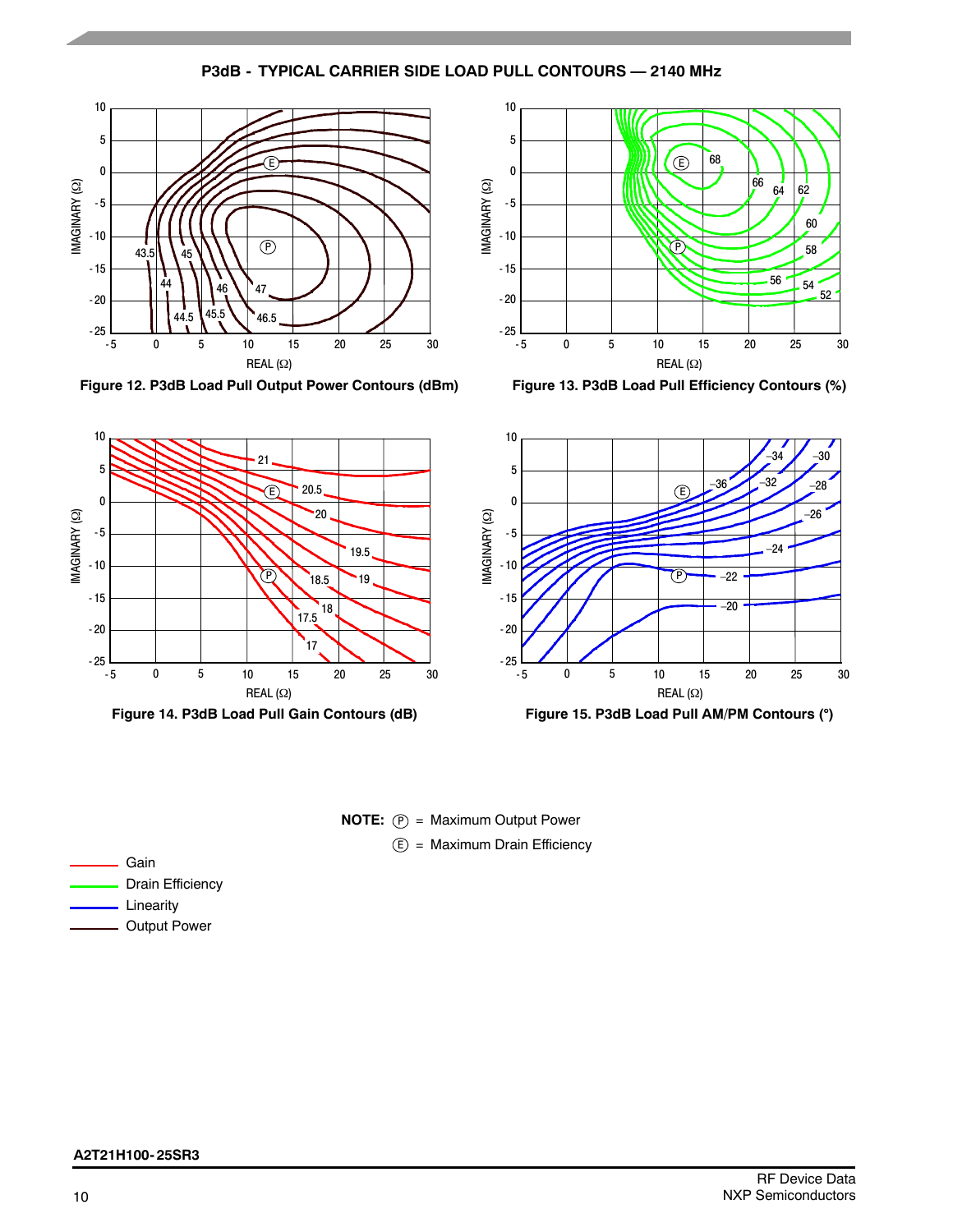**P1dB - TYPICAL PEAKING SIDE LOAD PULL CONTOURS — 2140 MHz**



**Figure 16. P1dB Load Pull Output Power Contours (dBm)**



**Figure 17. P1dB Load Pull Efficiency Contours (%)**



**Figure 18. P1dB Load Pull Gain Contours (dB) Figure 19. P1dB Load Pull AM/PM Contours ()**



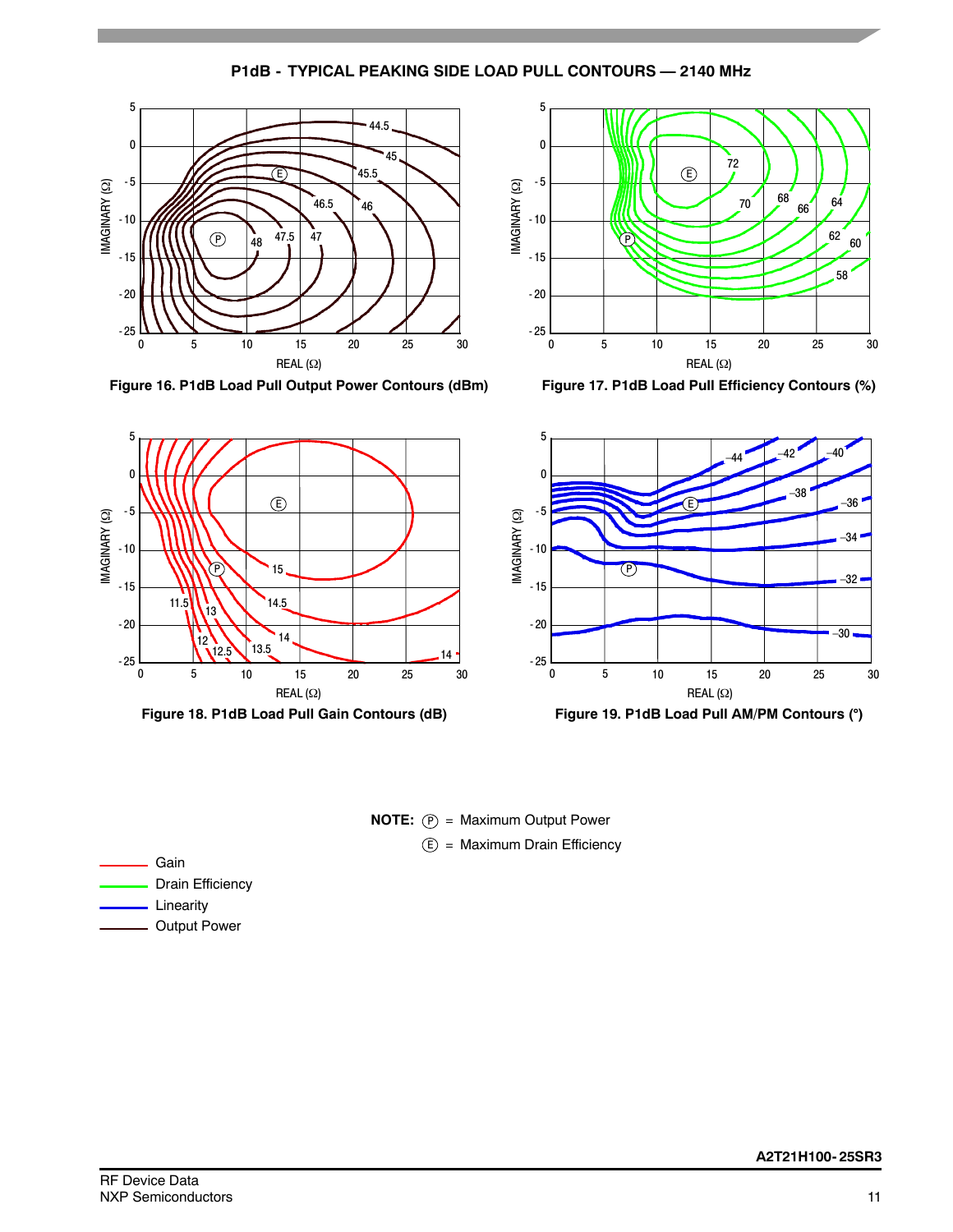# **P3dB - TYPICAL PEAKING SIDE LOAD PULL CONTOURS — 2140 MHz**



**Figure 20. P3dB Load Pull Output Power Contours (dBm)**



**Figure 21. P3dB Load Pull Efficiency Contours (%)**



**Figure 22. P3dB Load Pull Gain Contours (dB) Figure 23. P3dB Load Pull AM/PM Contours ()**



E) = Maximum Drain Efficiency

| Gain                |
|---------------------|
| Drain Efficiency    |
| Linearity           |
| <b>Output Power</b> |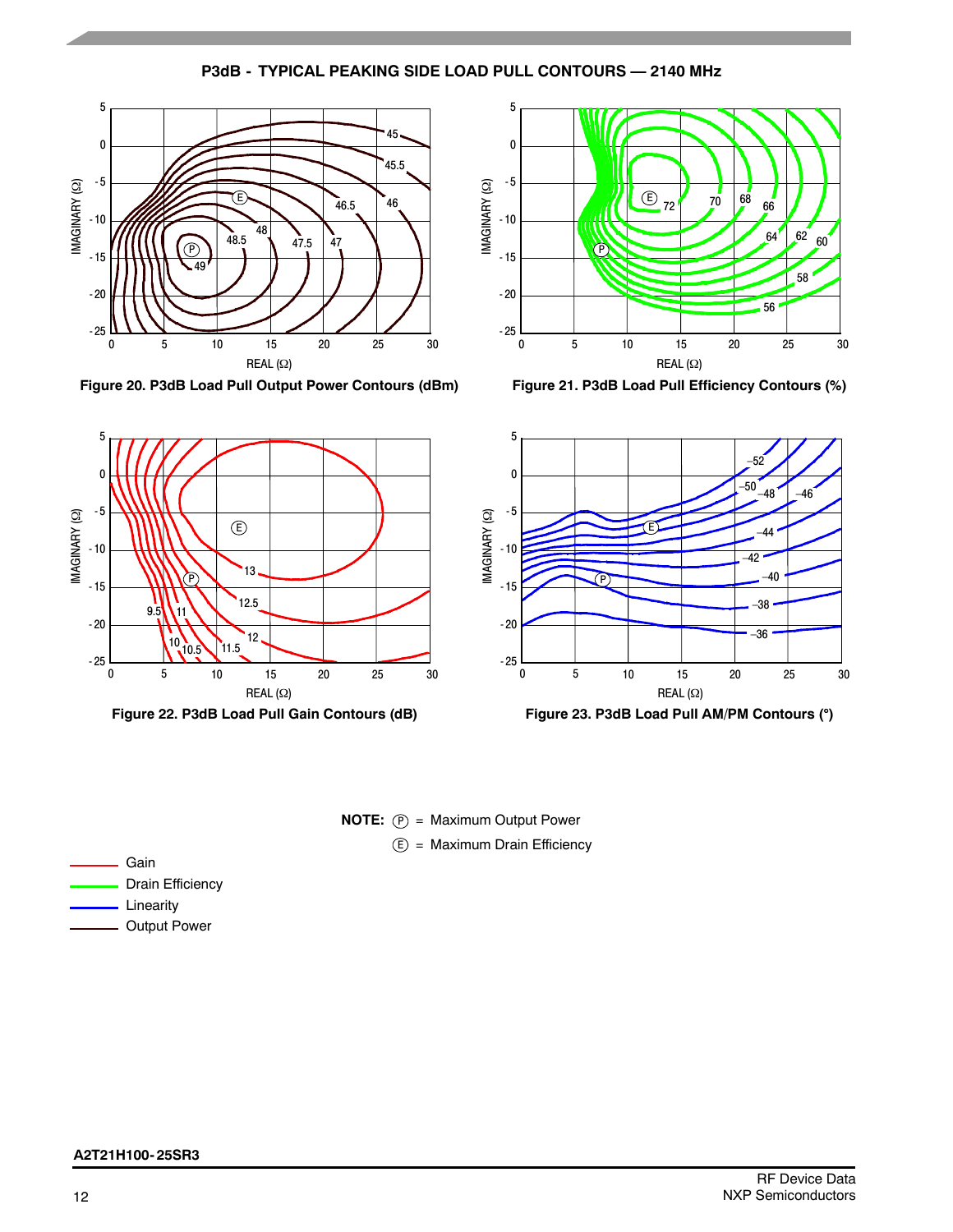# **PACKAGE INFORMATION**



| NXP SEMICONDUCTORS N.V.<br>O.<br>ALL RIGHTS RESERVED | MECHANICAL OUTLINE |                          |                     | PRINT VERSION NOT TO SCALE |             |  |
|------------------------------------------------------|--------------------|--------------------------|---------------------|----------------------------|-------------|--|
| TTITIF:                                              |                    | DOCUMENT NO: 98ASA00406D |                     |                            | REV: A      |  |
| $NI - 780 - 454$                                     |                    |                          | STANDARD: NON-JEDEC |                            |             |  |
|                                                      |                    | S0T1797-1                |                     |                            | 05 FEB 2016 |  |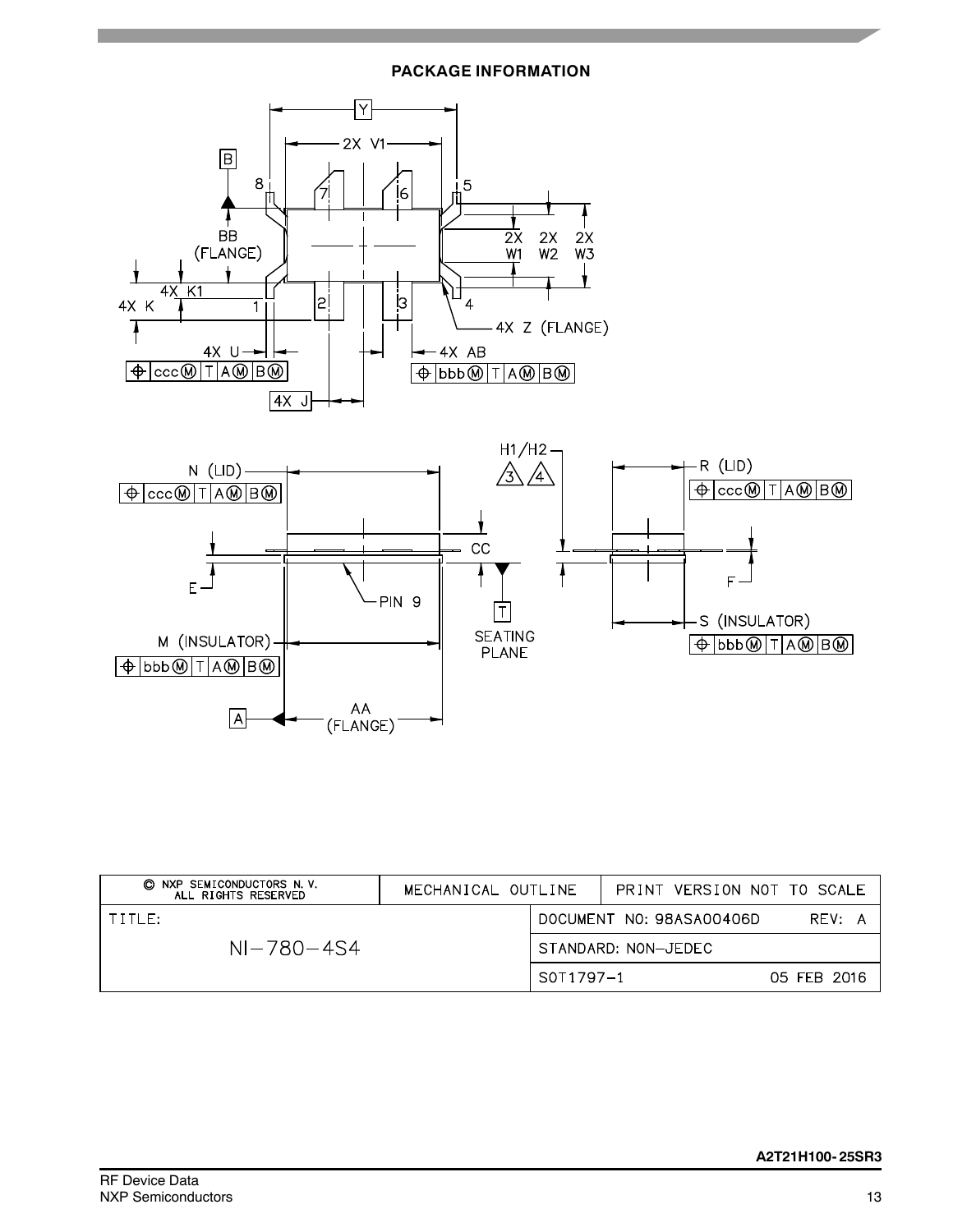#### NOTES:

- 1. CONTROLLING DIMENSION: INCH.
- 2. INTERPRET DIMENSIONS AND TOLERANCES PER ASME Y14.5M-1994.

DIMENSIONS H1 AND H2 ARE MEASURED .030 INCH (0.762 MM) AWAY FROM FLANGE PARALLEL TO DATUM B. H1 APPLIES TO PINS 2, 3, 6 & 7. H2 APPLIES TO PINS 1, 4, ʹ3) 5 & 8.

TOLERANCE OF DIMENSION H2 IS TENTATIVE AND COULD CHANGE ONCE SUFFICIENT MANUFACTURING DATA IS AVAILABLE.  $\sqrt{4}$ 

|                                                                                     | <b>INCH</b> |                                  | <b>MILLIMETER</b> |                          |            |                            | <b>INCH</b>                           |                                  | <b>MILLIMETER</b>                 |                          |
|-------------------------------------------------------------------------------------|-------------|----------------------------------|-------------------|--------------------------|------------|----------------------------|---------------------------------------|----------------------------------|-----------------------------------|--------------------------|
| <b>DIM</b>                                                                          | MIN         | <b>MAX</b>                       | <b>MIN</b>        |                          | <b>MAX</b> | <b>DIM</b>                 | <b>MIN</b>                            | <b>MAX</b>                       | <b>MIN</b>                        | MAX                      |
| AA                                                                                  | .805        | .815<br>$\sim$                   | 20.45             | $\equiv$                 | 20.70      | R                          | .365                                  | .375<br>$\qquad \qquad -$        | 9.27<br>÷,                        | 9.53                     |
| <b>BB</b>                                                                           | .380        | .390<br>$\sim$                   | 9.65              |                          | 9.91       | S                          | .365                                  | .375<br>$\equiv$                 | 9.27                              | 9.53                     |
| CC                                                                                  | .125        | .170<br>$-$                      | 3.18              |                          | 4.32       | $\cup$                     | .035                                  | .045<br>$\overline{\phantom{0}}$ | 0.89<br>$\overline{\phantom{0}}$  | 1.14                     |
| Е                                                                                   | .035        | .045<br>$\equiv$                 | 0.89              | $\overline{\phantom{0}}$ | 1.14       | V <sub>1</sub>             | .795                                  | .805                             | 20.19<br>$\overline{\phantom{0}}$ | 20.45                    |
| F                                                                                   | .004        | .007<br>$\sim$                   | 0.10              |                          | 0.18       | W1                         | .165                                  | .175<br>$\equiv$                 | 4.19                              | 4.45<br>$\equiv$         |
| H1                                                                                  | .057        | .067<br>$\overline{\phantom{0}}$ | 1.45              | $\equiv$                 | 1.70       | W <sub>2</sub>             | .315                                  | $-325$                           | 8.00<br>$\qquad \qquad =$         | 8.26                     |
| H <sub>2</sub>                                                                      | .054        | $-.070$                          | 1.37              | $\overline{\phantom{0}}$ | 1.78       | W <sub>3</sub>             | .425                                  | - .435                           | 10.80<br>$\overline{\phantom{m}}$ | 11.05                    |
| J                                                                                   | .175 BSC    |                                  | 4.45 BSC          |                          |            | Υ                          | .956 BSC                              |                                  | 24.28 BSC                         |                          |
| Κ                                                                                   | .170        | $-.210$                          | 4.32              |                          | 5.33       | Z                          | R.000                                 | R.040<br>—                       | R <sub>0</sub> .00                | R <sub>1.02</sub>        |
| K1                                                                                  | .070        | .090<br>$\equiv$                 | 1.78              |                          | 2.29       | AB                         | .145                                  | .155<br>$\overline{\phantom{0}}$ | 3.68<br>$\equiv$                  | 3.94                     |
| м                                                                                   | .774        | .786                             | 19.66             | $\overline{\phantom{0}}$ | 19.96      | aaa                        |                                       | .005                             | 0.13                              | $\overline{\phantom{0}}$ |
| N                                                                                   | .772        | - .788                           | 19.61             | $\overline{\phantom{0}}$ | 20.02      | bbb                        |                                       | .010                             | 0.25                              |                          |
|                                                                                     |             |                                  |                   |                          |            | ccc                        |                                       | .015                             | 0.38                              |                          |
| O<br><b>NXP</b><br>SEMICONDUCTORS N.V.<br>MECHANICAL OUTLINE<br>ALL RIGHTS RESERVED |             |                                  |                   |                          |            | PRINT VERSION NOT TO SCALE |                                       |                                  |                                   |                          |
| TITLE:                                                                              |             |                                  |                   |                          |            |                            | DOCUMENT NO: 98ASA00406D<br>REV:<br>A |                                  |                                   |                          |
| $NI - 780 - 454$                                                                    |             |                                  |                   |                          |            |                            | STANDARD: NON-JEDEC                   |                                  |                                   |                          |
|                                                                                     |             |                                  |                   |                          |            |                            | 05 FEB 2016<br>SOT1797-1              |                                  |                                   |                          |

Note: Output leads (pin 6 and 7) have a small square hole that is used as a reference location in the manufacturing process.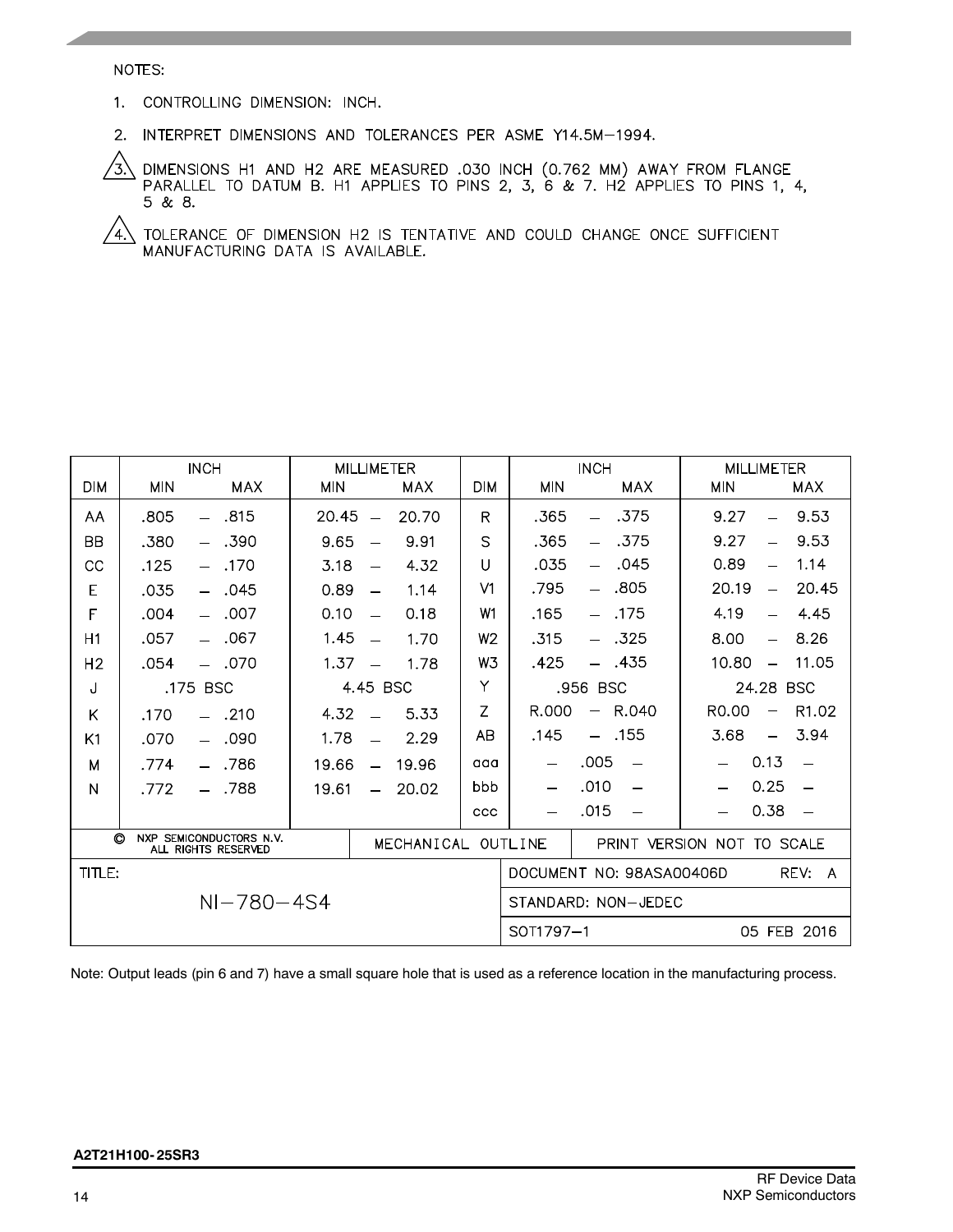# **PRODUCT DOCUMENTATION, SOFTWARE AND TOOLS**

Refer to the following resources to aid your design process.

#### **Application Notes**

- AN1955: Thermal Measurement Methodology of RF Power Amplifiers
- **Engineering Bulletins**
- EB212: Using Data Sheet Impedances for RF LDMOS Devices

### **Software**

- Electromigration MTTF Calculator
- RF High Power Model
- .s2p File

# **Development Tools**

• Printed Circuit Boards

# **REVISION HISTORY**

The following table summarizes revisions to this document.

| <b>Revision</b> | Date      | <b>Description</b>                                                                                                                                                                                                                    |
|-----------------|-----------|---------------------------------------------------------------------------------------------------------------------------------------------------------------------------------------------------------------------------------------|
| 0               | June 2015 | Initial release of data sheet                                                                                                                                                                                                         |
|                 | Jan. 2022 | Package Outline Drawing: 98ASA00406D package outline updated to Rev. A, pp. 13–14 (Rev. A updated<br>the company name to NXP Semiconductors, N.V.). Added a note describing package feature used for<br>manufacturing process, p. 14. |